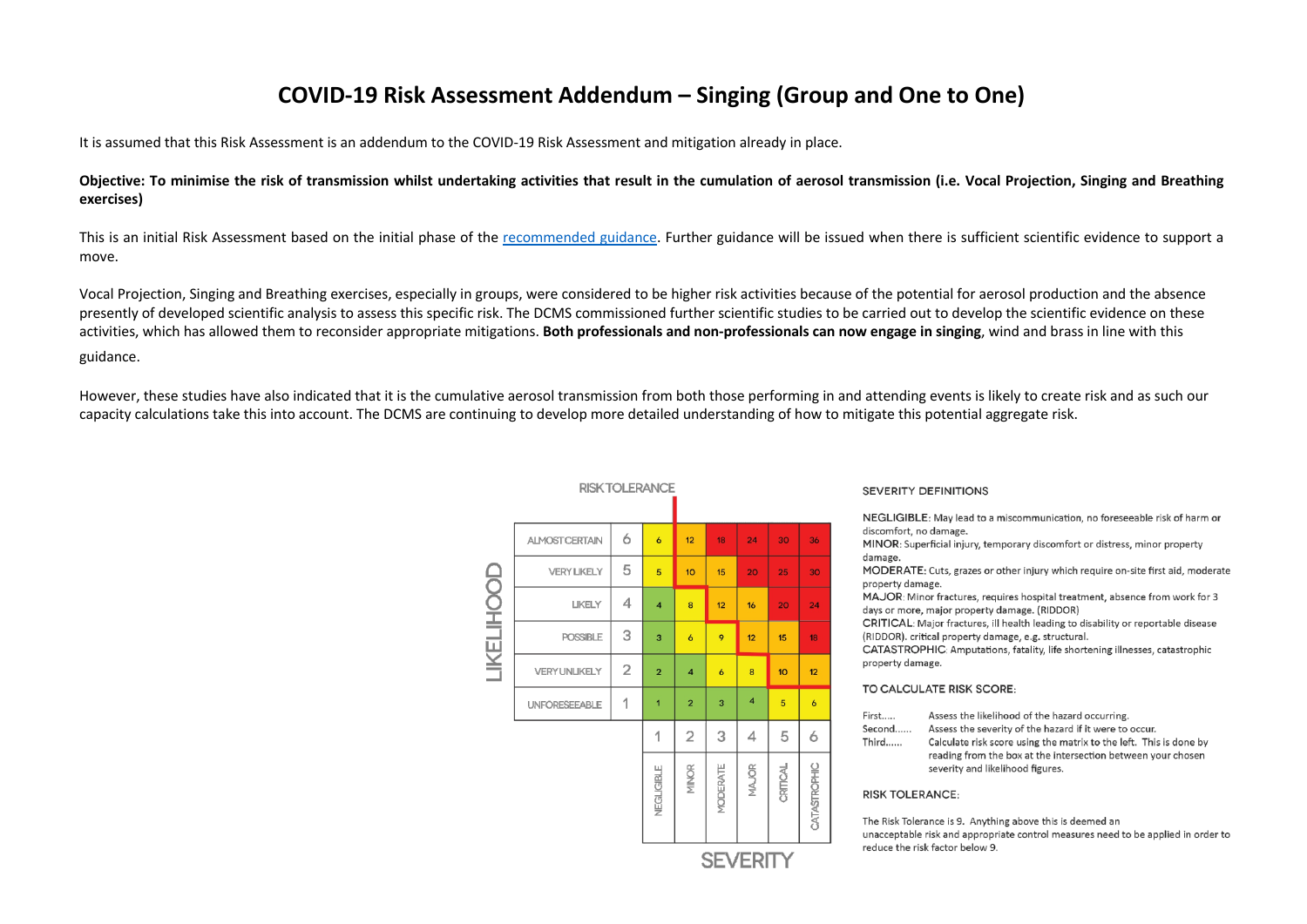| Singing (Group and One to One)                                                                                                                           |                                             |                   |            |          |               |                                                                                                                                                                                                                                                                                                                                                                                                                                                                                                                                                                                                                                                                  |            |          |                |  |
|----------------------------------------------------------------------------------------------------------------------------------------------------------|---------------------------------------------|-------------------|------------|----------|---------------|------------------------------------------------------------------------------------------------------------------------------------------------------------------------------------------------------------------------------------------------------------------------------------------------------------------------------------------------------------------------------------------------------------------------------------------------------------------------------------------------------------------------------------------------------------------------------------------------------------------------------------------------------------------|------------|----------|----------------|--|
| Hazard                                                                                                                                                   | Risk                                        | Who is at<br>Risk | Likelihood | Severity | Risk<br>Score | <b>Control Measure</b>                                                                                                                                                                                                                                                                                                                                                                                                                                                                                                                                                                                                                                           | Likelihood | Severity | Risk<br>Score  |  |
| Delivery of activities that<br>result in air droplets<br>travelling excessive<br>distance (i.e. Vocal<br>Projection, Singing and<br>Breathing exercises) | Contracting<br>and/or conveying<br>COVID-19 | All               | 4          | Δ        | 16            | Normal breathing should be encouraged over forced<br>breath cues as studies have indicated that it is the<br>cumulative aerosol transmission from both those<br>performing in and attending events is likely to create risk<br>Reduce and control any activities that result in forced<br>breath cues (i.e. Vocal Projection, Singing and Breathing<br>exercises).<br>Where such activities are delivered introduce further<br>controls such as;<br>Home based/remote singing lessons<br>$\circ$<br>As guidance progresses consider<br>Individual singing lessons<br>$\circ$<br>Small group sizes (in line with this risk assessment<br>$\circ$<br>and guidance) | 2          | Δ        | 8 <sup>°</sup> |  |
| Lack of screening prior<br>to an activity with a<br>cumulative enhanced<br>risk                                                                          | Contracting<br>and/or conveying<br>COVID-19 | All               | 5          |          | 20            | Refer to<br>$\bullet$<br>"Exposure from others due to:<br>1) Living with someone with a confirmed case of COVID-<br>19.<br>2) Have come into close contact (within 2 metres for 15<br>minutes or more) with a confirmed case of COVID-19.<br>3) Being advised by a public health agency that contact<br>with a diagnosed case has occurred.<br>In the main Risk Assessment<br>Refer to "Persons the NHS has identified as vulnerable"<br>in the main Risk Assessment                                                                                                                                                                                             | 4          | Δ        | <b>16</b>      |  |
| Arriving and Departing<br>from Singing<br>lessons/sessions                                                                                               | Contracting<br>and/or conveying<br>COVID-19 | All               | Δ          |          | 16            | Refer to the main COVID-19 Risk Assessment<br>Remove any non-essential common areas such as<br>waiting rooms.<br>Consider the taking of temperatures on arrival at the<br>session to confirm whether a low-grade fever (37.8+) is<br>present.<br>Require the individual to complete a COVID-19 symptom                                                                                                                                                                                                                                                                                                                                                           | 2          | Δ        | 8              |  |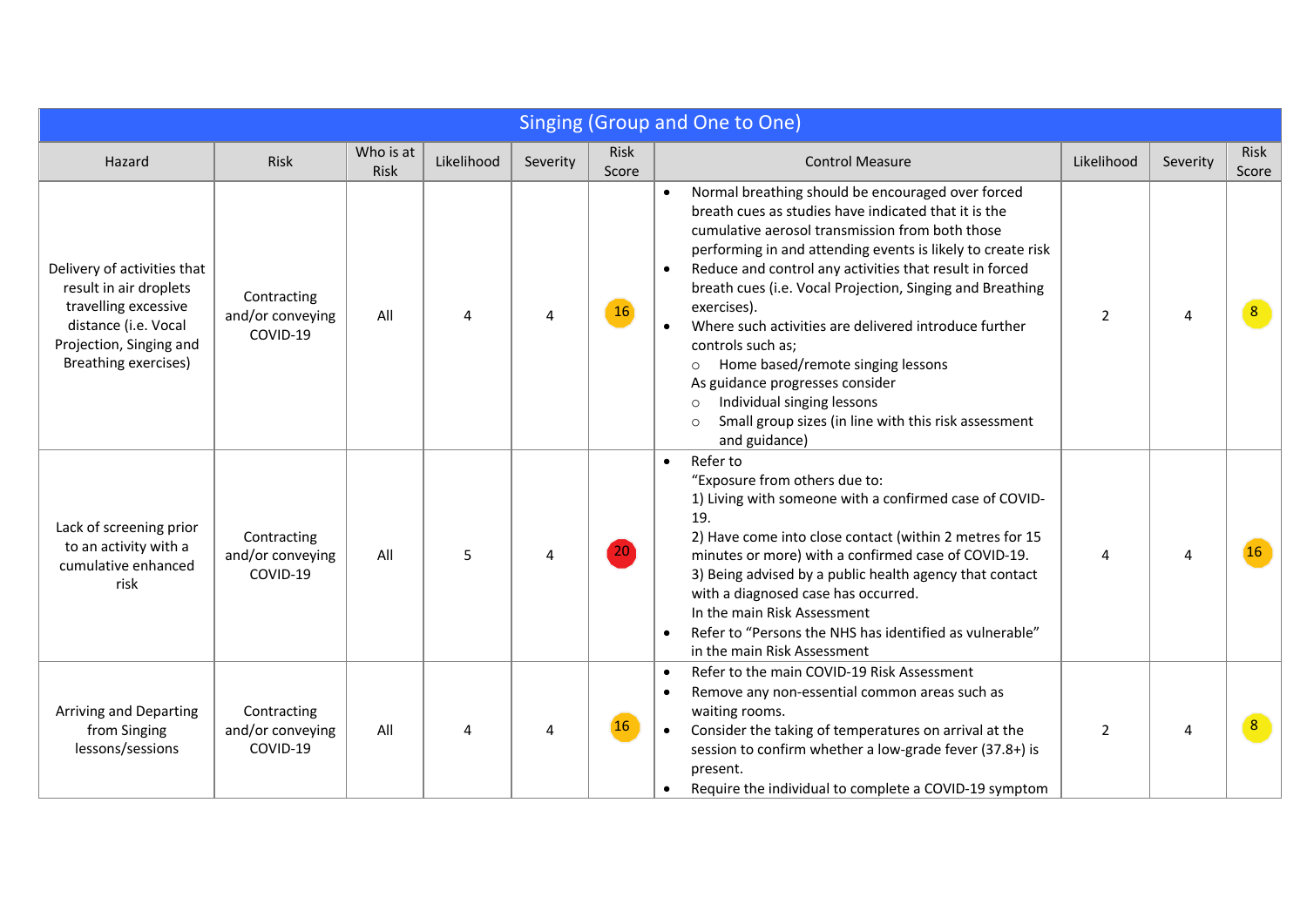|                                       |                                             |     |  |    | questionnaire prior to the session commencing                                                                                                                                                                                                                                                                                                                                                                                                                                                                                                                                                                                                                                                                                                                                                                                                                                                                                                                                                                                                                                                                                                                                   |                |   |                |
|---------------------------------------|---------------------------------------------|-----|--|----|---------------------------------------------------------------------------------------------------------------------------------------------------------------------------------------------------------------------------------------------------------------------------------------------------------------------------------------------------------------------------------------------------------------------------------------------------------------------------------------------------------------------------------------------------------------------------------------------------------------------------------------------------------------------------------------------------------------------------------------------------------------------------------------------------------------------------------------------------------------------------------------------------------------------------------------------------------------------------------------------------------------------------------------------------------------------------------------------------------------------------------------------------------------------------------|----------------|---|----------------|
| Lack of extended Social<br>Distancing | Contracting<br>and/or conveying<br>COVID-19 | All |  | 16 | Limiting the number of performers as far as possible<br>(with non-professionals being restricted by rules<br>on meeting people outside your home)<br>Organising and designing repertoire, rehearsals and<br>training to avoid situations where performers cannot<br>socially distance, wherever feasible.<br>Consider the use of technology solutions to reduce<br>interactions and ensure social distancing (for example for<br>castings, rehearsals, training and examinations).<br>To comply with the studio capacities as outlined in the<br>initial Risk Assessment and available on the<br>http://www.alexralls.co.uk/capacity-calculator/<br>For singing delivered face-to-face and without<br>mitigations a minimum of 2 metres+ is required between<br>each singer, and between singers and any other people<br>such as accompanists, teachers or examiners<br>Non-professionals should not engage in activities that<br>may lead to social distancing being compromised.<br>For singers working with other individuals, positioning<br>side-to-side or back-to-back and avoiding singing face-to-<br>face even when following the minimum required<br>distance of 2m+ | $\overline{2}$ |   | $8^{\circ}$    |
| Lack of ventilation                   | Contracting<br>and/or conveying<br>COVID-19 | All |  | 16 | Ensuring activity takes place outside wherever possible,<br>including performance, but be aware of wind direction<br>If singing indoors, limiting the numbers to account for<br>ventilation of the space and the cumulative aerosol<br>effect<br>Taking steps to improve ventilation as far as possible and<br>whenever possible, both through the use of mechanical<br>systems and opening windows and doors<br>To comply with the studio capacities as outlined in the<br>initial Risk Assessment and available on the<br>http://www.alexralls.co.uk/capacity-calculator/ which<br>take ventilation in to account                                                                                                                                                                                                                                                                                                                                                                                                                                                                                                                                                             | $\overline{2}$ | Δ | 8 <sup>°</sup> |